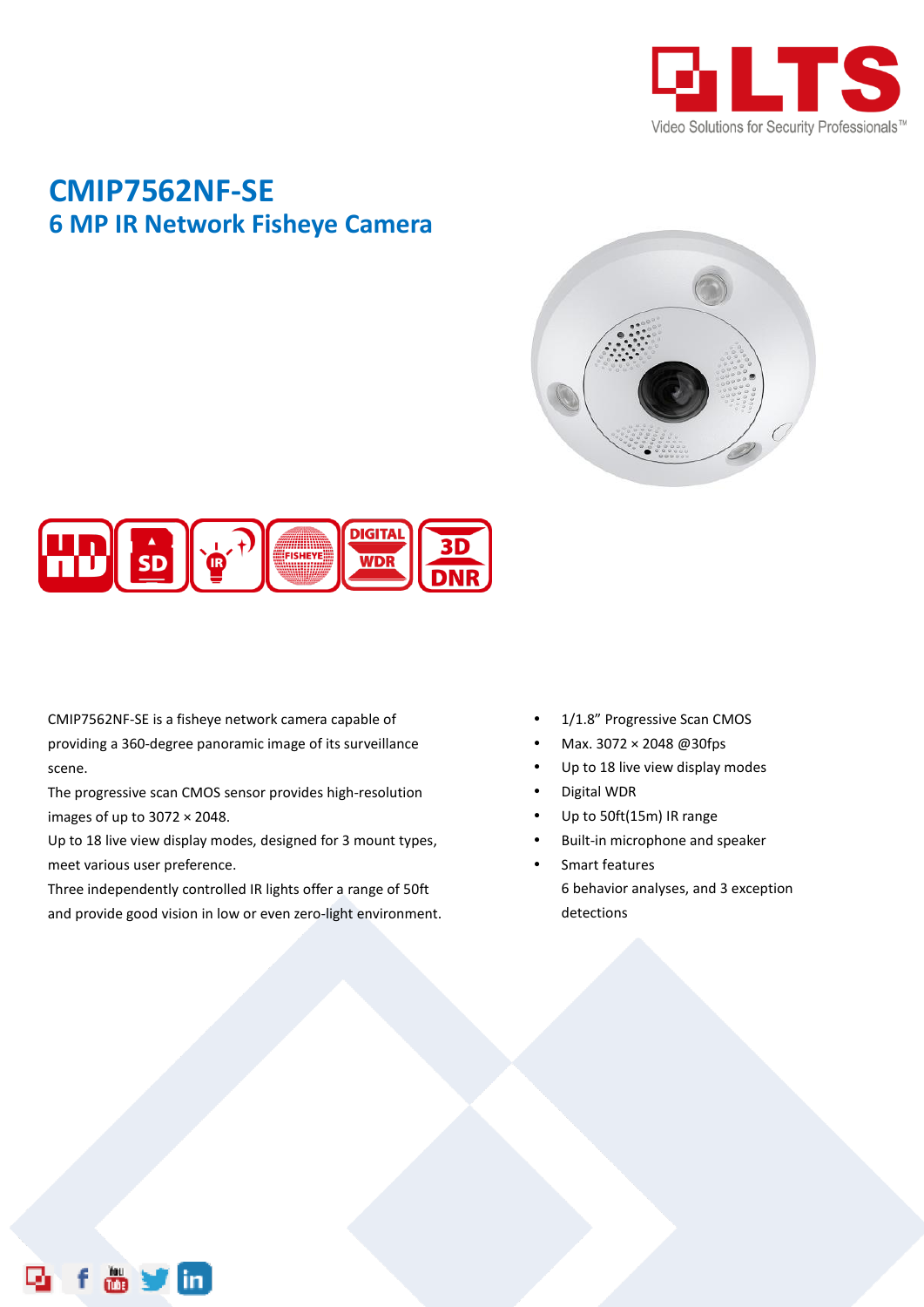

## **Specifications**

| Camera                         |                                                                                                                                                              |  |  |
|--------------------------------|--------------------------------------------------------------------------------------------------------------------------------------------------------------|--|--|
| Image Sensor                   | 1/1.8" Progressive Scan CMOS                                                                                                                                 |  |  |
| Min. Illumination              | Color: 0.047 Lux @ (F2.6, AGC ON),<br>B/W: 0.0047 Lux @ (F2.6, AGC ON), 0 Lux with IR                                                                        |  |  |
| <b>Shutter Speed</b>           | 1 s to 1/100,000 s                                                                                                                                           |  |  |
| Slow Shutter                   | Yes                                                                                                                                                          |  |  |
| Day & Night                    | IR Cut Filter                                                                                                                                                |  |  |
| <b>Digital Noise Reduction</b> | 3D DNR                                                                                                                                                       |  |  |
| <b>WDR</b>                     | Digital WDR                                                                                                                                                  |  |  |
| Lens                           |                                                                                                                                                              |  |  |
| Focal Length                   | $1.27$ mm                                                                                                                                                    |  |  |
| Aperture                       | F2.6                                                                                                                                                         |  |  |
| <b>FOV</b>                     | Horizontal FOV 180° (wall mount), 360° (ceiling mount), 360° (table mount)                                                                                   |  |  |
| Lens Mount                     | M12                                                                                                                                                          |  |  |
| IR.                            |                                                                                                                                                              |  |  |
| IR Range                       | Up to 50ft(15 m) IR range, 3 LEDs. Each LED is independently controlled.                                                                                     |  |  |
| Wavelength                     | 850 nm                                                                                                                                                       |  |  |
| <b>Compression Standard</b>    |                                                                                                                                                              |  |  |
| Video Compression              | Main stream: H.265+/H.265/H.264+/H.264<br>Sub stream: H.265/H.264/MJPEG                                                                                      |  |  |
| H.264 Type                     | Baseline Profile/ Main Profile / High Profile                                                                                                                |  |  |
| $H.264+$                       | Main stream supports                                                                                                                                         |  |  |
| H.265 Type                     | Main Profile                                                                                                                                                 |  |  |
| $H.265+$                       | Main stream supports                                                                                                                                         |  |  |
| Video Bit Rate                 | 32 Kbps to 16 Mbps                                                                                                                                           |  |  |
| <b>SVC</b>                     | H.265 and H.264 support                                                                                                                                      |  |  |
| <b>Smart Feature-set</b>       |                                                                                                                                                              |  |  |
| <b>Behavior Analysis</b>       | Line crossing detection, intrusion detection, region entrance detection, region exiting detection,<br>unattended baggage detection, object removal detection |  |  |
| <b>Exception Detection</b>     | Audio exception detection                                                                                                                                    |  |  |
| Region of Interest             | 4 fixed regions for main stream and sub-stream                                                                                                               |  |  |
| <b>Image</b>                   |                                                                                                                                                              |  |  |
| Max. Resolution                | $3072 \times 2048$                                                                                                                                           |  |  |
| Main Stream<br>Max. Frame Rate | 50Hz: 25fps (3072 × 2048, 2048 × 2048, 1280 × 1280)<br>60Hz: 30fps (3072 × 2048, 2048 × 2048, 1280 × 1280)                                                   |  |  |
| Sub Stream<br>Max. Frame Rate  | 50Hz: 25fps (720 × 720, 720 × 480)<br>60Hz: 30fps (720 × 720, 720 × 480)                                                                                     |  |  |
| Image Enhancement              | BLC, HLC, defog, 3D DNR                                                                                                                                      |  |  |
| <b>Image Setting</b>           | Saturation, brightness, contrast, sharpness, AGC and white balance are adjustable by client<br>software or web browser                                       |  |  |
| Day/Night Switch               | Day/Night/Auto/Schedule/Triggered by Alarm In (-S)                                                                                                           |  |  |
| Picture Overlay                | LOGO picture can be overlaid on video with $128 \times 128$ 24bit bmp format                                                                                 |  |  |
| <b>Live View Display</b>       |                                                                                                                                                              |  |  |
| Mount Type                     | Support table, wall, and ceiling mounting                                                                                                                    |  |  |

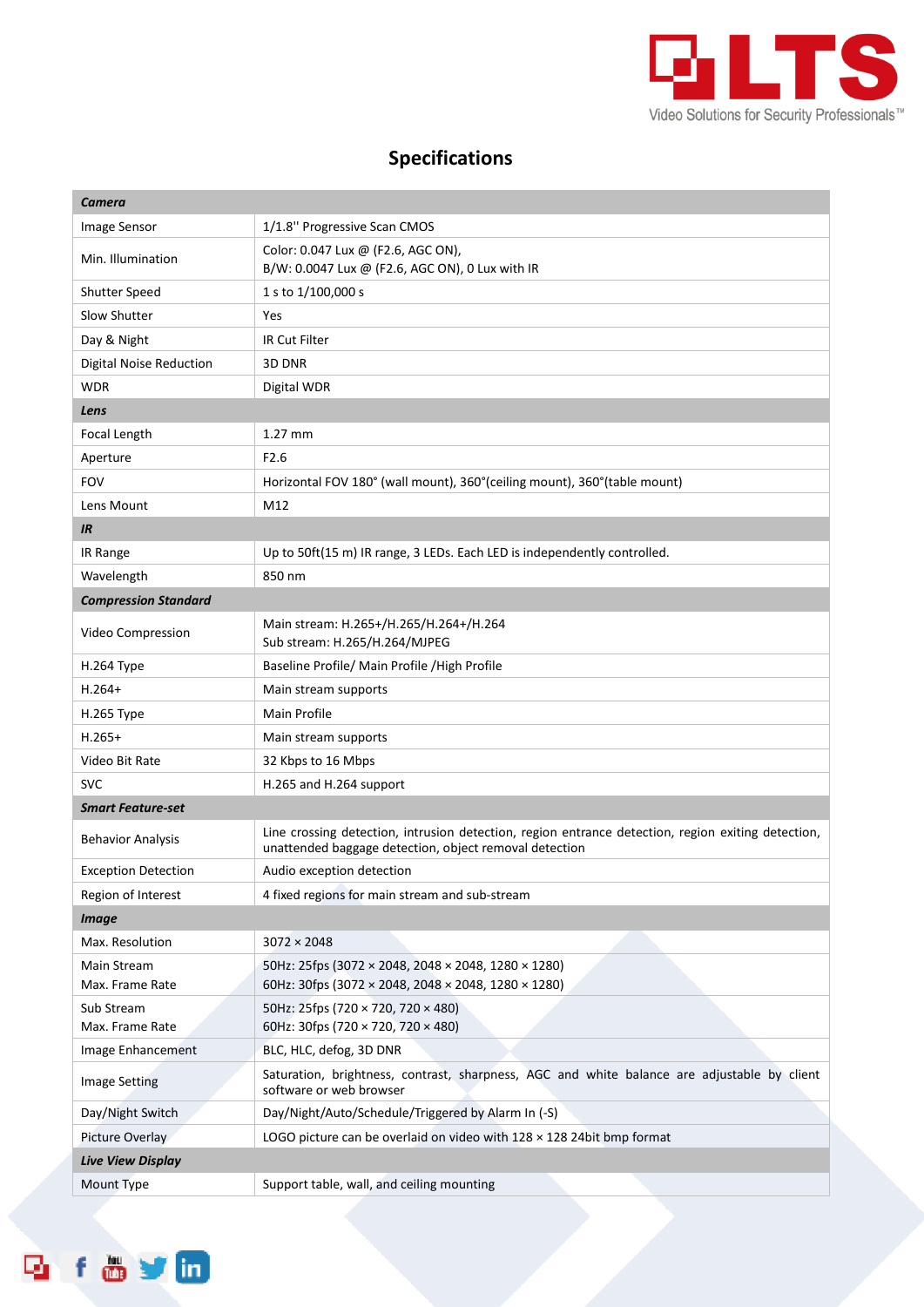

| Decoding Mode                      | Support hardware decoding and software decoding                                                                                                                                                                               |
|------------------------------------|-------------------------------------------------------------------------------------------------------------------------------------------------------------------------------------------------------------------------------|
|                                    | 18 display modes in total                                                                                                                                                                                                     |
|                                    | Software decoding:                                                                                                                                                                                                            |
|                                    | Ceiling mount: fisheye view, 180 panorama view, 360 panorama view, 360 panorama + PTZ, 360<br>panorama + 3PTZ, 360 panorama + 6PTZ, 360 panorama + 8PTZ, 2PTZ, 4PTZ, fisheye + 3PTZ,<br>fisheye +8 PTZ, half sphere, cylinder |
|                                    | Wall mount: fisheye view, panorama view, panorama + 3PTZ, panorama + 8PTZ, 4PTZ, fisheye +<br>3PTZ, fisheye +8 PTZ                                                                                                            |
| Display Mode                       | Table mount: fisheye view, 180 panorama view, 360 panorama view, 360 panorama + PTZ, 360<br>panorama + 3PTZ, 360 panorama + 6PTZ, 360 panorama + 8PTZ, 4PTZ, fisheye + 3PTZ, fisheye +8<br>PTZ, cylinder                      |
|                                    | Hardware decoding:                                                                                                                                                                                                            |
|                                    | Ceiling mount: fisheye view, 180 panorama view, panorama view, 4PTZ, fisheye + 3PTZ, 4PTZ<br>fusion                                                                                                                           |
|                                    | Wall mount: fisheye view, 180 panorama view, panorama view, 4PTZ, fisheye + 3PTZ, 4PTZ fusion                                                                                                                                 |
|                                    | Table mount: fisheye view, 180 panorama view, panorama view, 4PTZ, fisheye + 3PTZ, 4PTZ fusion                                                                                                                                |
| <b>Audio</b>                       |                                                                                                                                                                                                                               |
| <b>Environment Noise Filtering</b> | Yes                                                                                                                                                                                                                           |
| <b>Audio Sampling Rate</b>         | 8 kHz/16 kHz                                                                                                                                                                                                                  |
| <b>Audio Compression</b>           | G.711/G.722.1/G.726/MP2L2/PCM                                                                                                                                                                                                 |
| Audio Bit Rate                     | 64Kbps(G.711)/16Kbps(G.722.1)/16Kbps(G.726)/32-160Kbps(MP2L2)                                                                                                                                                                 |
| <b>Network</b>                     |                                                                                                                                                                                                                               |
| Network Storage                    | Support microSD/SDHC/SDXC card (256 G), local storage and NAS (NFS, SMB/CIFS), ANR                                                                                                                                            |
| Alarm Trigger                      | Motion detection, video tampering alarm, network disconnected, IP address conflicted, illegal<br>login, HDD full, HDD error                                                                                                   |
| Protocols                          | TCP/IP, ICMP, HTTP, HTTPS, FTP, DHCP, DNS, DDNS, RTP, RTSP, RTCP, PPPOE, NTP, UPnP, SMTP,<br>SNMP, IGMP, 802.1X, QoS, IPv6, UDP, Bonjour                                                                                      |
| <b>Security Measure</b>            | Password protection, HTTPS encryption, IEEE 802.1x port-based network access control, IP<br>address filter, basic and digest authentication for HTTP/HTTPS, WSSE and digest authentication for<br><b>ONVIF</b>                |
| <b>General Function</b>            | One-key reset, anti-flicker, heartbeat, mirror, password protection, privacy mask, watermark, IP<br>address filter                                                                                                            |
| <b>API</b>                         | ONVIF (PROFILE S, PROFILE G), ISAPI                                                                                                                                                                                           |
| Simultaneous Live View             | Up to 20 channels                                                                                                                                                                                                             |
| User/Host                          | Up to 32 users. 3 user levels, administrator, operator and user                                                                                                                                                               |
| Web Browser                        | IE8+, Chrome31.0-44, Firefox 30.0-51, Safari8.0+                                                                                                                                                                              |
| <b>Interface</b>                   |                                                                                                                                                                                                                               |
| <b>Communication Interface</b>     | 1 RJ45 10M/100M/1000M self-adaptive Ethernet port                                                                                                                                                                             |
| Audio                              | 1 Audio input (line in, 3.5 mm), 1 audio output (line out, 3.5 mm);<br>2 built-in microphone, 1 built-in speaker, mono sound                                                                                                  |
| Alarm                              | 1-ch alarm input, max. 12 V; 1-ch alarm output, max 24 VDC, 1 A                                                                                                                                                               |
| On-board storage                   | Built-in micro SD/SDHC/SDXC slot, up to 256 GB                                                                                                                                                                                |
| <b>Reset Button</b>                | Yes                                                                                                                                                                                                                           |
| <b>General</b>                     |                                                                                                                                                                                                                               |
| <b>Operating Conditions</b>        | -40 °C to +60 °C (-40 °F to +140 °F), Humidity 95% or less (non-condensing)                                                                                                                                                   |
| Power Supply                       | 12 VDC $\pm$ 20%, PoE (802.3af, class 0),<br>two-core terminal block                                                                                                                                                          |
| <b>Power Consumption</b>           | 12 VDC, 0.9 A, max. 11 W<br>PoE (802.3af, 36 to 57 V), 0.3 A to 0.2 A, max. 12 W                                                                                                                                              |
| Protection Level (-V)              | IP67, IK10                                                                                                                                                                                                                    |
| Material                           | Metal                                                                                                                                                                                                                         |